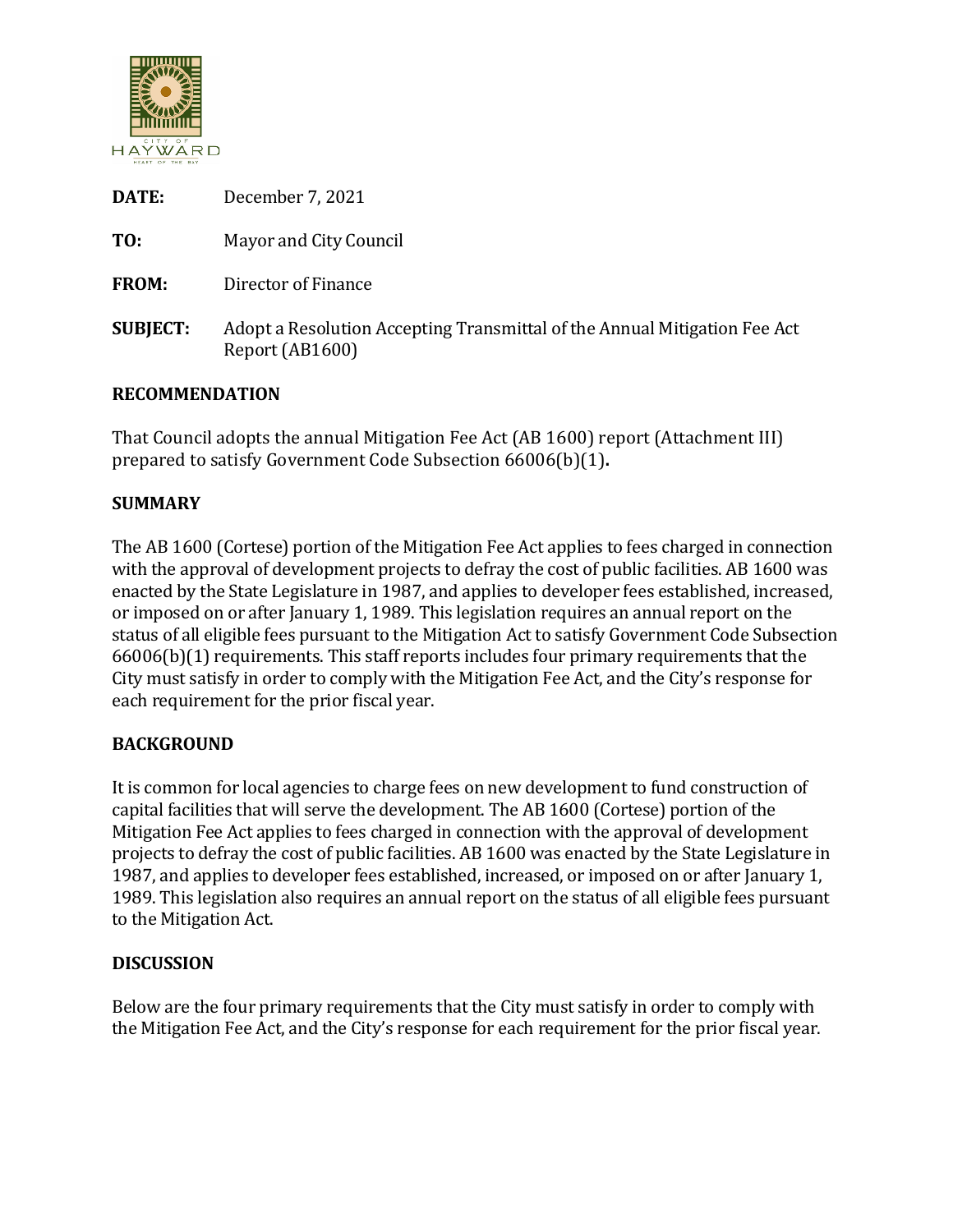1. Requirement: Make certain determinations regarding the purpose and use of a fee and establish a "nexus" or connection between a development project (or class of projects) and the public improvement being financed with the fee.

Response: For all projects requiring development fees subject to AB 1600, the City complies with this requirement by establishing a connection between the development and public improvements to be financed. This is accomplished through the established fee structure, which calculates the amount of public improvements required to be financed based on the type of development.

2. Requirement: Segregate fee revenue from the General Fund in order to avoid comingling of capital facilities fees and general funds.

Response: AB 1600 development fees are held in special deposit accounts outside of the General Fund and are therefore not comingled with other fees or funds.

3. Requirement: The City must make findings each fiscal year describing the continuing need for the money for all fees that have been in the possession of the City for five years or more, and for which the dollars have not been spent or committed to a project.

Response: Water and sewer connection fees are both nonrefundable. The fees collected are used to finance the acquisition, construction, and improvement of public water and sewer facilities needed as a result of this new development. Park impact fees which is refundable has only been adopted last January 20, 2020, and therefore no findings to report.

4. Requirement: Refund any fees, including accumulated interest, for developer deposits in which the findings noted above cannot be made.

Response: No refunds are required at this time.

The City has satisfied the Mitigation Fee Act requirements for FY 2021.

# **ECONOMIC IMPACT**

There is no economic impact associated with this report.

# **FISCAL IMPACT**

This is an informational report and includes no fiscal impact is associated with it. Attachment III provides a summary of the applicable fees pursuant to the Mitigation Act for FY 2021.

This report is prepared annually in compliance with Assembly Bill 1600 and allows the City to hold development deposits for future improvements to the community to offset the impacts of these new developments.